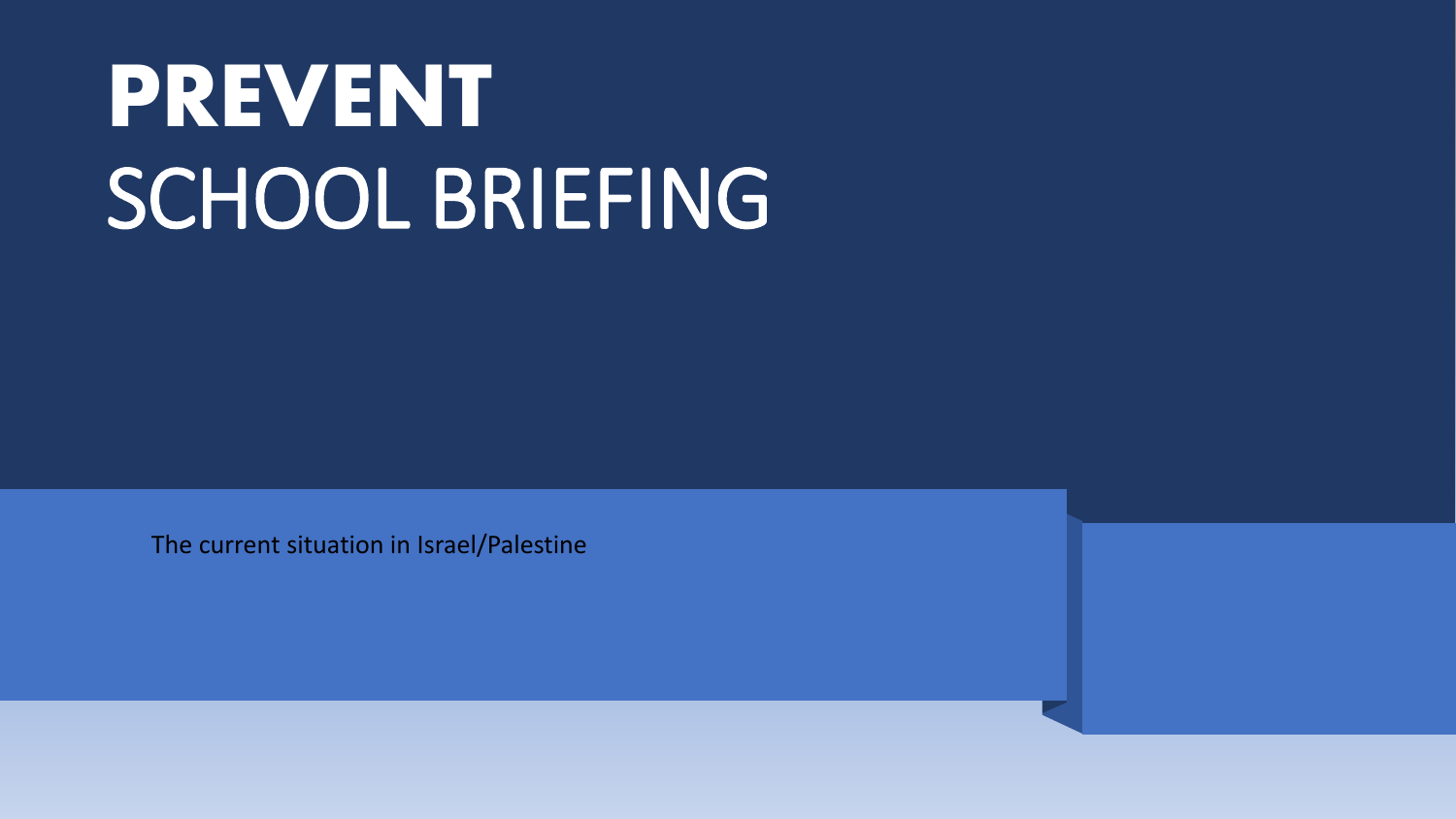# Resources to support discussions:

This resource has some slides that can be adapted for use with pupils and some for teachers only.

It contains some useful information and sources of support, including Unicef UK's fundraising initiative.

Please find links below to useful resources created by Solutions Not Sides:

<https://solutionsnotsides.co.uk/blog/2021/avoiding-antisemitic-islamophobic-hate-speech>

<https://solutionsnotsides.co.uk/sites/sns.hocext.co.uk/files/2021-05/SNS%20TEACHER%20HANDBOOK.docx.pdf>

**Israel-Palestine: Avoiding Antisemitic** and Islamophobic Hate Speech

**Solutions Not Sides**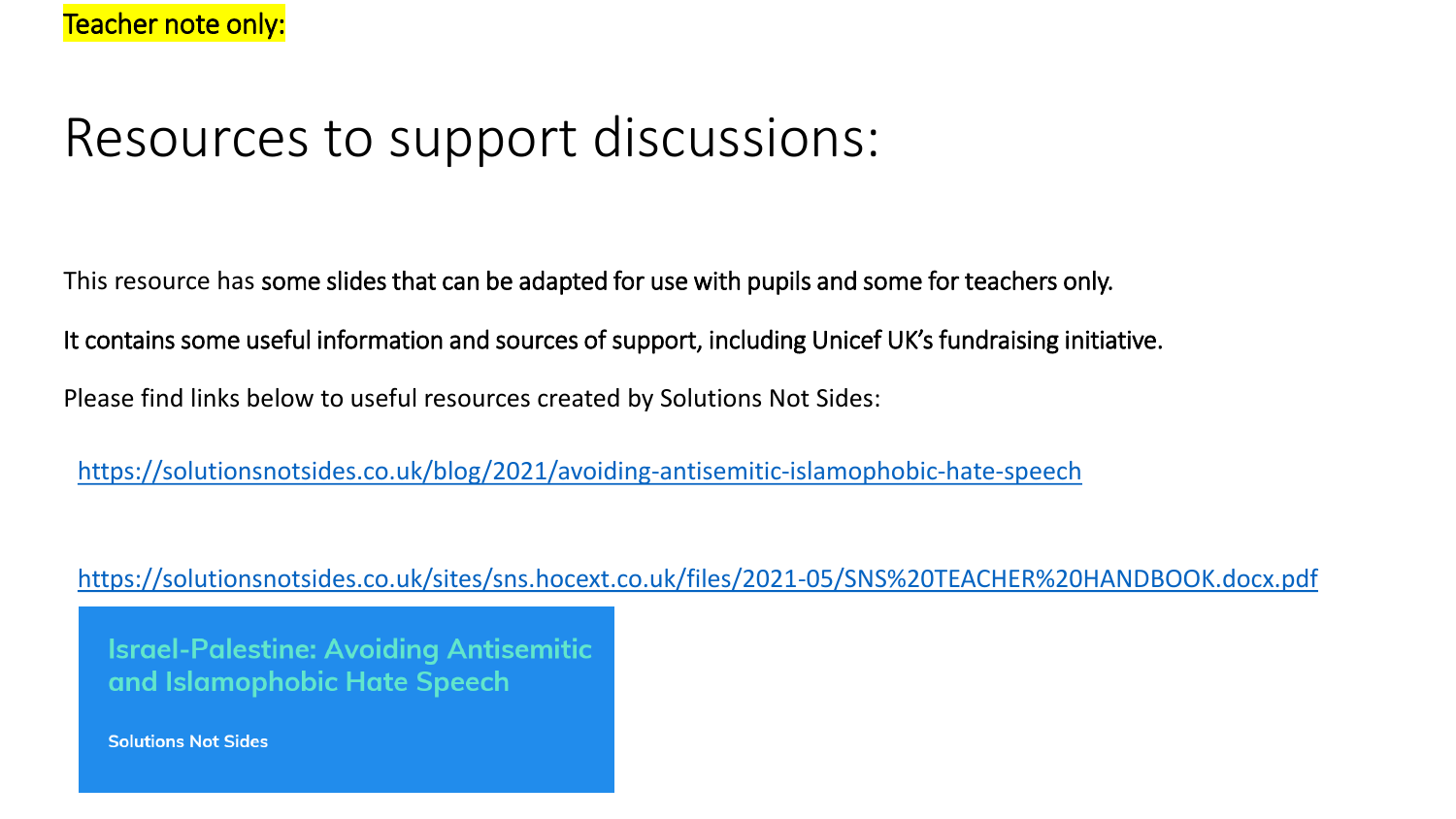

### **Why are there protests?**

• Jerusalem is often at the centre of protests because the city is very important for religious reasons, and has many of the most important sites for Judaism, Islam and Christianity.

• After a war in 1948 the city of Jerusalem ended up being split. Jordan was left in control of East Jerusalem, and Israel in control of West Jerusalem.

• But after another war in 1967, Israel took control of the entire city and regards the whole of Jerusalem as its capital.

However, Israel's right to Jerusalem is not recognised by many governments. According to a 1993 agreement between Israel and the Palestinians, the final status of Jerusalem is meant to be decided in peace talks.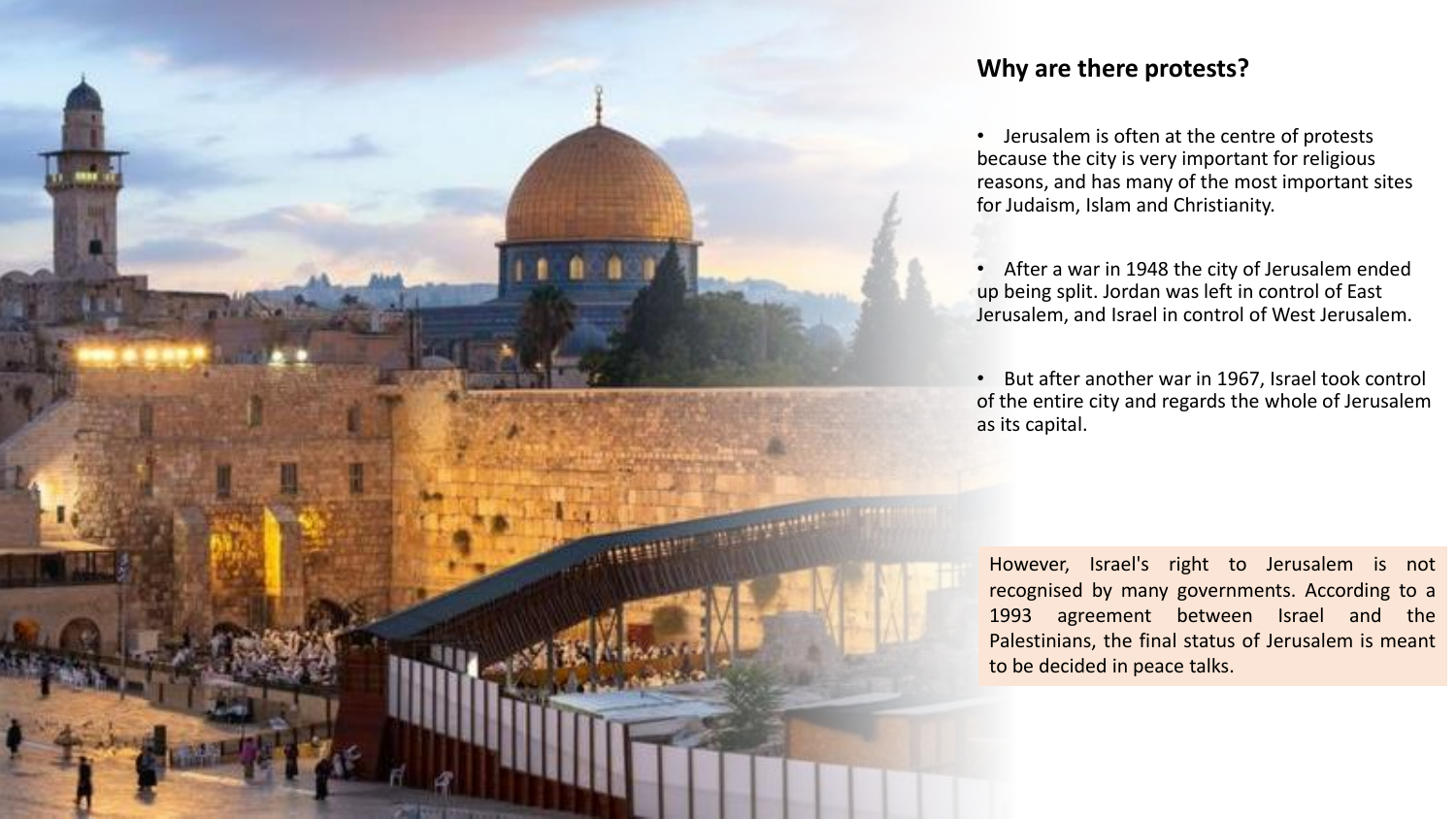Tensions in East Jerusalem have risen since the start of the Muslim holy month of Ramadan on 13 April with many clashes between Palestinian groups, Israeli groups and police.

The latest rise in violence has come after Palestinians and Israeli police clashed in Jerusalem on Monday 10 May.

Palestinians accused the police of stopping them from congregating on steps outside Damascus Gate in East Jerusalem near to the Al-Aqsa mosque - which is an important holy site - to break their fast.

Police say the measures were intended to help pedestrian flow into the Old City.

Many people were injured in the violence. Palestinians then fired rockets into Israel and the Israeli army responded with air strikes on targets in Gaza.

Violence has now spread to other cities with more attacks from both sides.

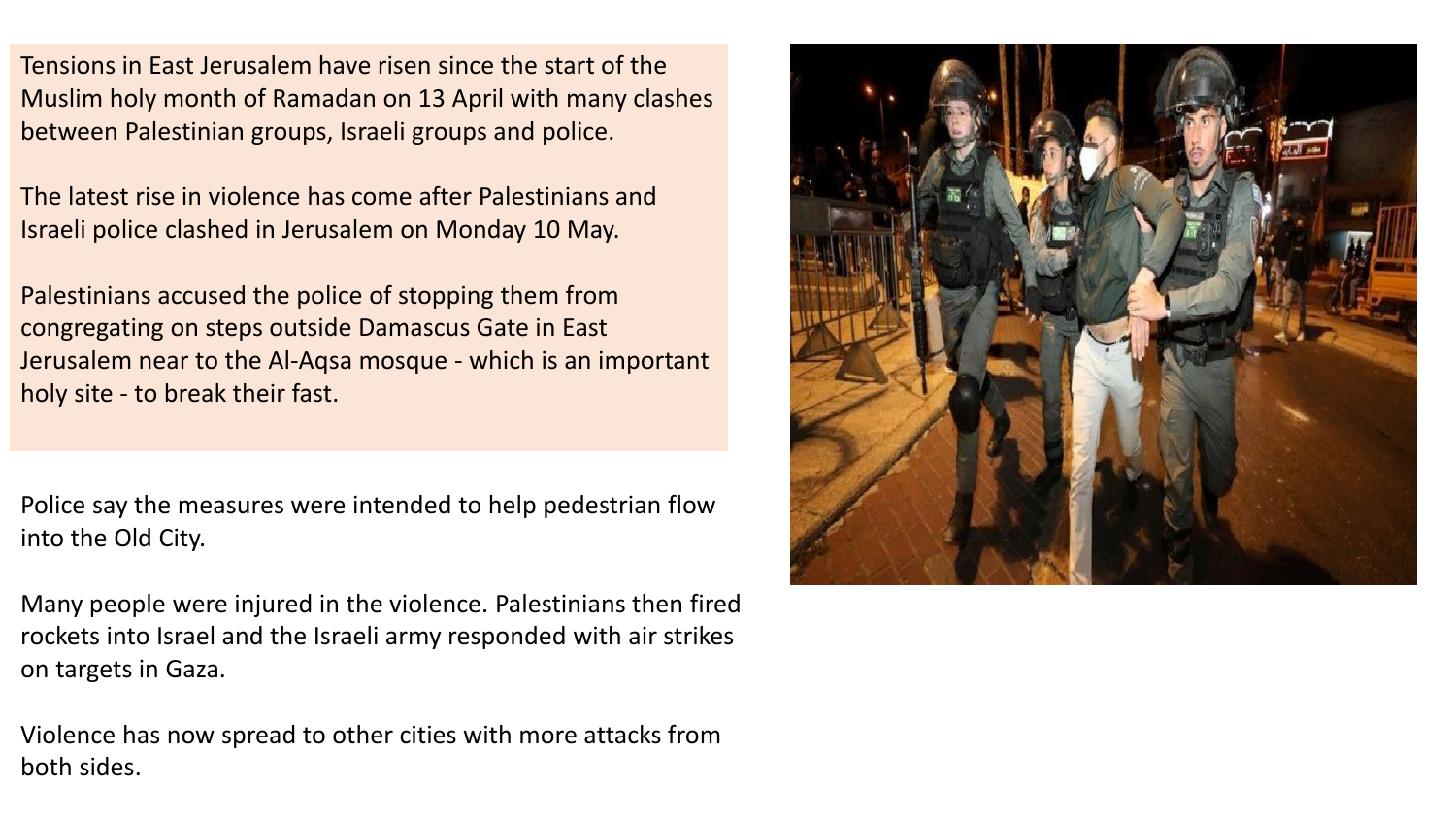#### **What have world leaders said?**

The international community has urged both sides to end the escalation.

UK Prime Minister Boris Johnson urged Israel and the Palestinians to "step back from the brink".

"*The UK is deeply concerned by the growing violence and civilian casualties and we want to see an urgent deescalation of tensions*," he said on social media.

US President Joe Biden expressed support for a ceasefire between Israel and Gaza's militant rulers, Hamas, after a phone conversation with the Israeli prime minister, Benjamin Netanyahu.

The United Nations Security Council held an urgent meeting on Monday over the violence, with the UN's Middle East peace envoy, Tor Wennesland, saying he was worried the two sides were "escalating towards a fullscale war".



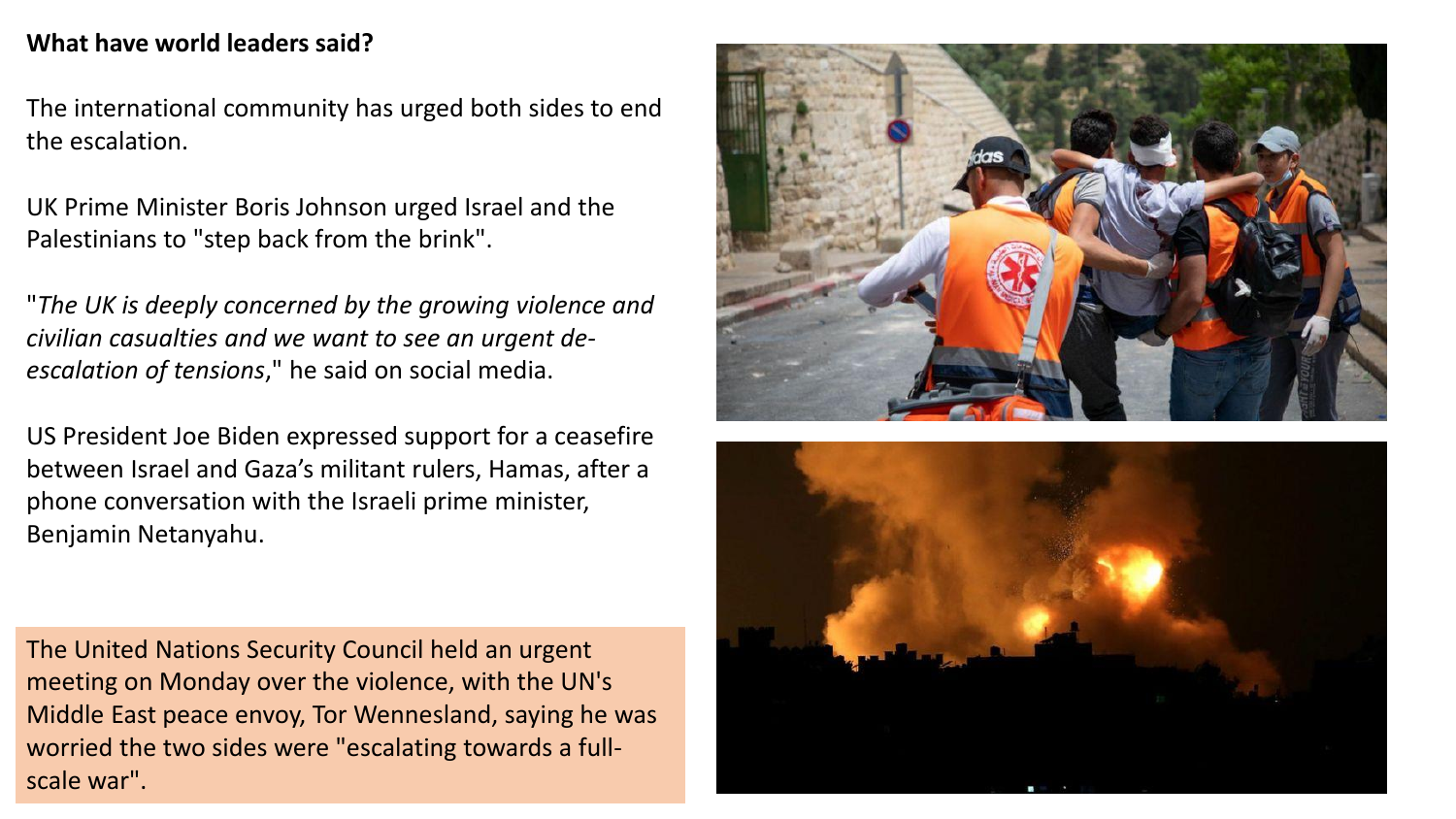

WATCH: BBC Middle East expert Jeremy Bowen talks about the situation in Gaza (2018)

#### **Why is this happening?**

According to BBC Middle East expert Jeremy Bowen, there are long-standing reasons for the return of violence.

This was a crisis waiting to happen... Leaders on both sides have concentrated on safeguarding their own positions. The biggest challenge, of making peace, has not been addressed seriously for years.

Jeremy Bowen, BBC Middle East editor It is part of the ongoing conflict between Jews and Arabs, which has gone on for generations, which largely began over who the land should belong to and how it should be divided up since the creation of the modern state of Israel in 1948.



<https://www.bbc.co.uk/newsround/57068407>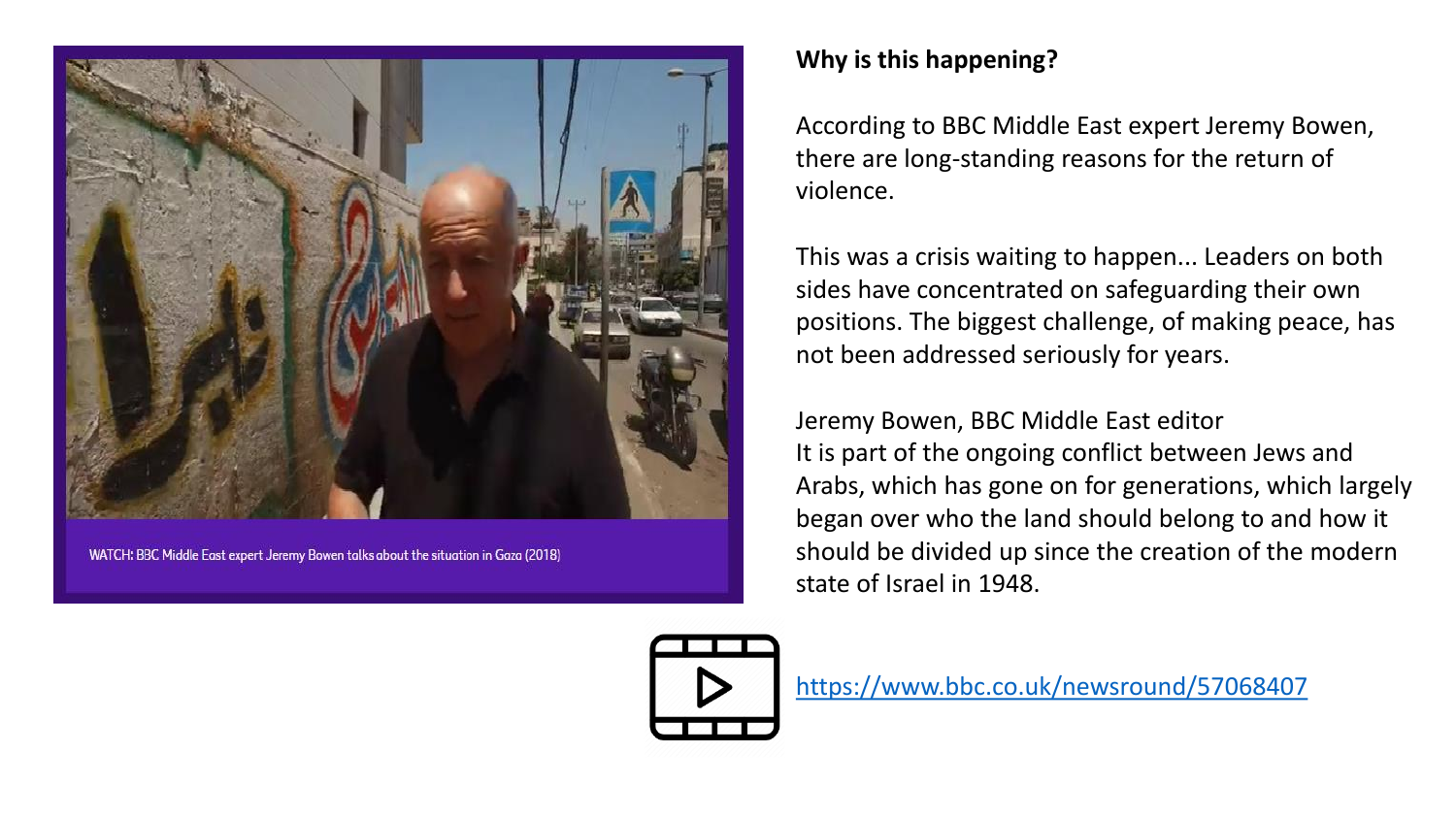#### **NEWS**

UK England N. Ireland Scotland Alba Wales Cymru Isle of Man/Ellan Vannin Local News

#### Anti-Semitism surge deeply disturbing - Robert Jenrick

**By Becky Morton BRC News** 

(21 hours ago





London Mayor Sadiq Khan urged people to report anti-Semitism to police, saying any alleged hate crimes would be taken seriously.

"Many of us are angry, upset, heartbroken by the events in Israel, the West Bank and Gaza….that's no excuse, though, for anti-Semitism.... we're not going to tolerate it in London," he told the BBC.

### **There has been a "deeply disturbing" upsurge in anti-Semitism in recent years, the Communities Secretary says.** Robert Jenrick told MPs incidents over the weekend in north London and Essex were "intimidatory, racist and extremely serious crimes".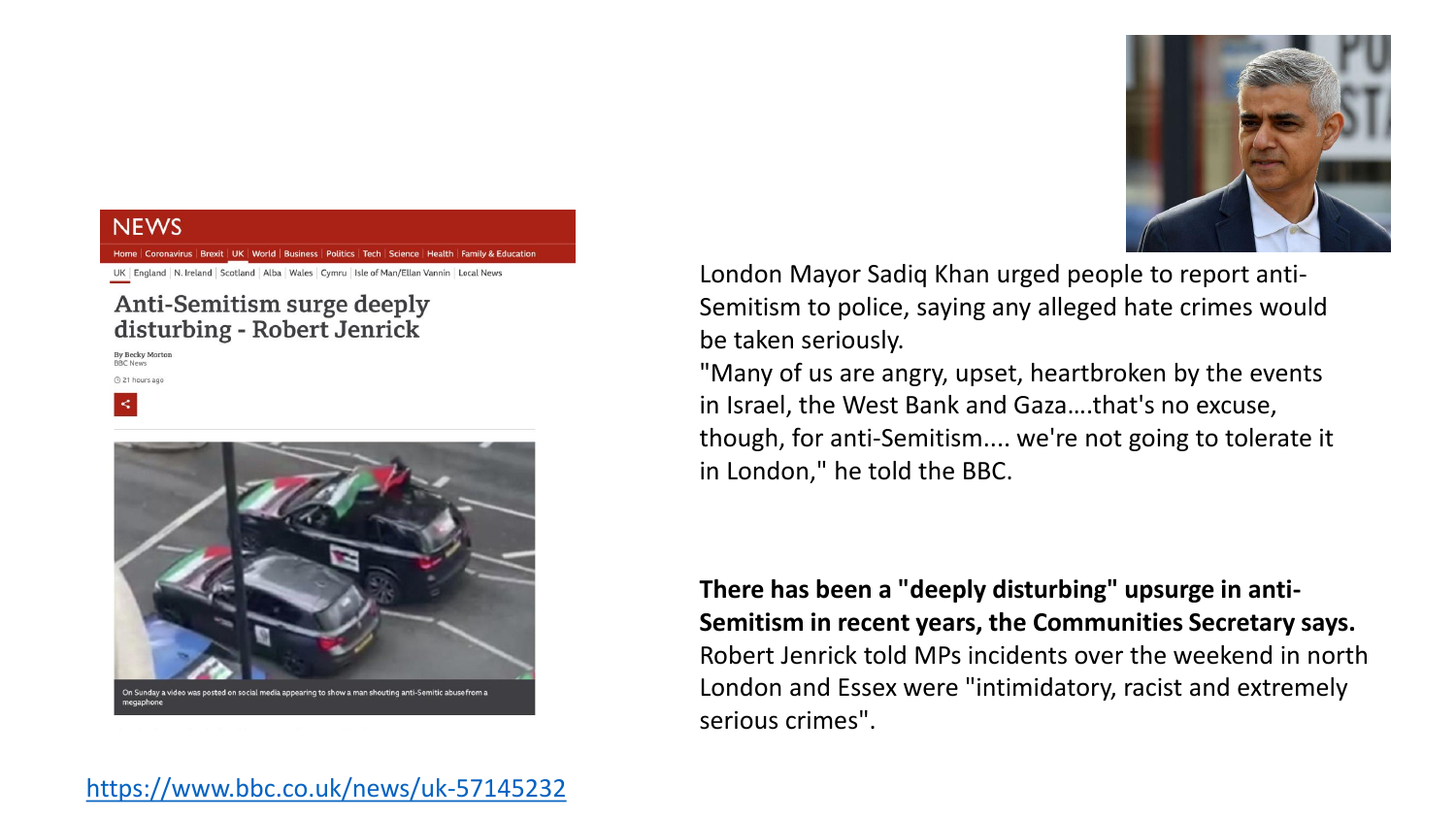# UNICEF Humanitarian Action for Children Appeal

UNICEF's Humanitarian Action for Children appeal helps support the agency's work as it provides conflict- and disaster-affected children with access to water, sanitation, nutrition, education, health and protection services.

*https://www.unicef.org/appeals/stateof-palestine*

unicef $\bigcirc$  for every child

#### **State of Palestine snapshot**



This map does not reflect a position by UNICEF on the legal status of any country or territory or the delimitation of any frontiers.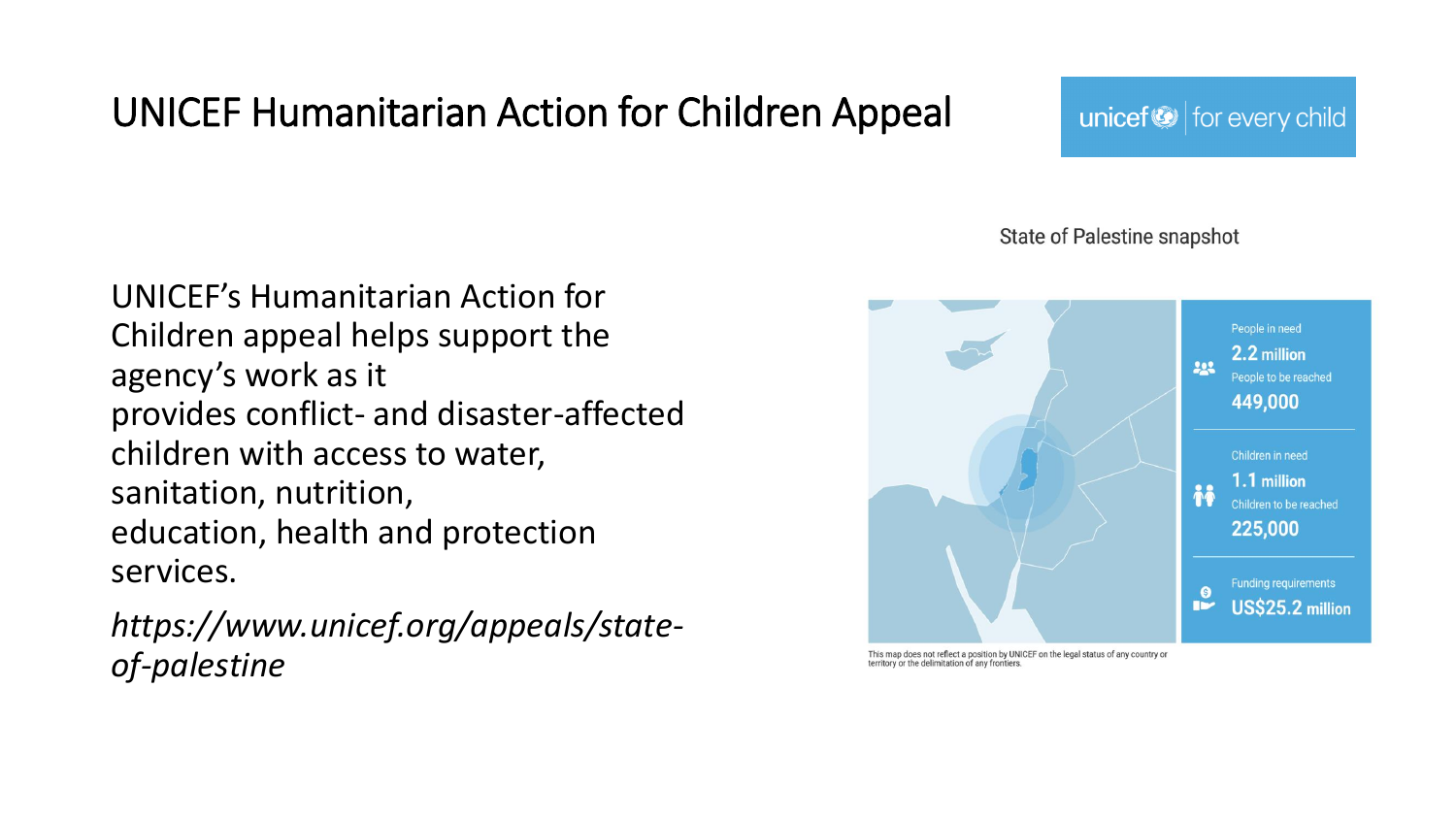#### **Advice for pupils if they are upset by the news**

If you are upset by the news, it's important to know that you are not the only one and it's okay to have those feelings.

This section gives you some tips about what to do if you are feeling sad about what you've seen, heard or read.

#### **What to do if you're upset by the news?**

Sometimes things that happen in the world can make us sad, anxious or confused.

It's important to remember that upsetting stories are in the news because they are rare - they don't happen very often. But what can we do when the news makes us feel this way? If the news has upset you, talk to an adult you trust about it.

It's important to share what is troubling you.

*Talking to an adult you trust is a good idea if you are worried about anything*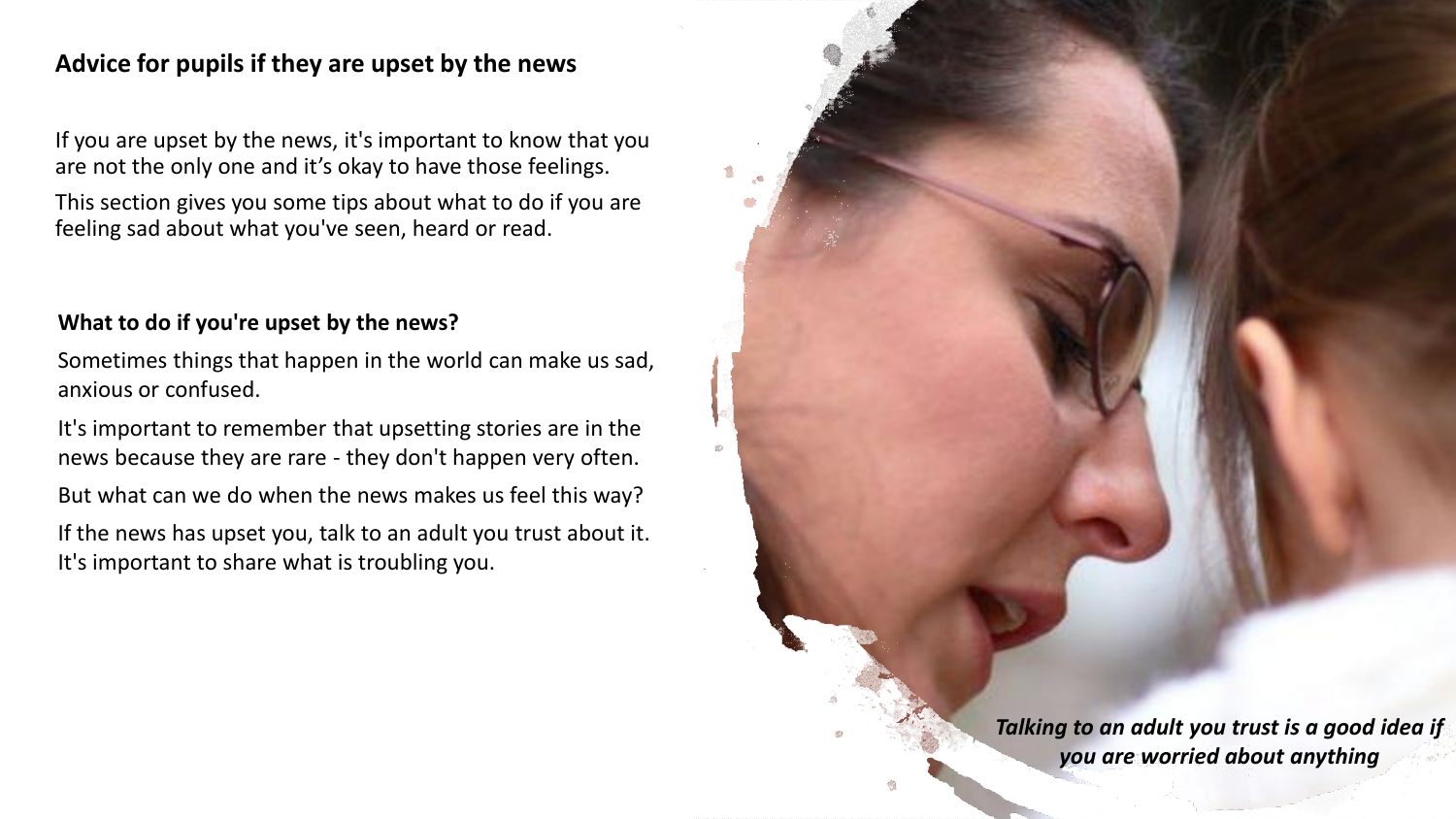#### **It's normal to feel upset**

- It's important to remember that being sad, worried or angry about awful things that happen in the world around you is okay and perfectly normal
- You won't be the only one who feels that way
- Adults get sad and confused too, so there is nothing wrong with feeling like this

#### **Do things that make you happy**

- Watch your favourite film, take your dog for a walk or read some of your favourite book.
- Try to balance the news you read. If you read a sad story, then try and read a happy one before you go to bed
- If being worried is making it more difficult to sleep or if you are having nightmares, it's really important to speak to an adult about this too.

Here are some things you can do if you are having worried thoughts when you go to bed:

- remember things that make you happy and think about these as you're going to bed, so your head is full of positive thoughts
- surround yourself with nice things by your bed perhaps a happy photo that makes you smile - so this is the last thing you see before you sleep
- read a book you love that will help to settle your thoughts
- if you have bad dreams, talk about it to someone you trust
- Keep things with you that make you feel secure even if it is your old teddy bear that you keep hidden from your friends!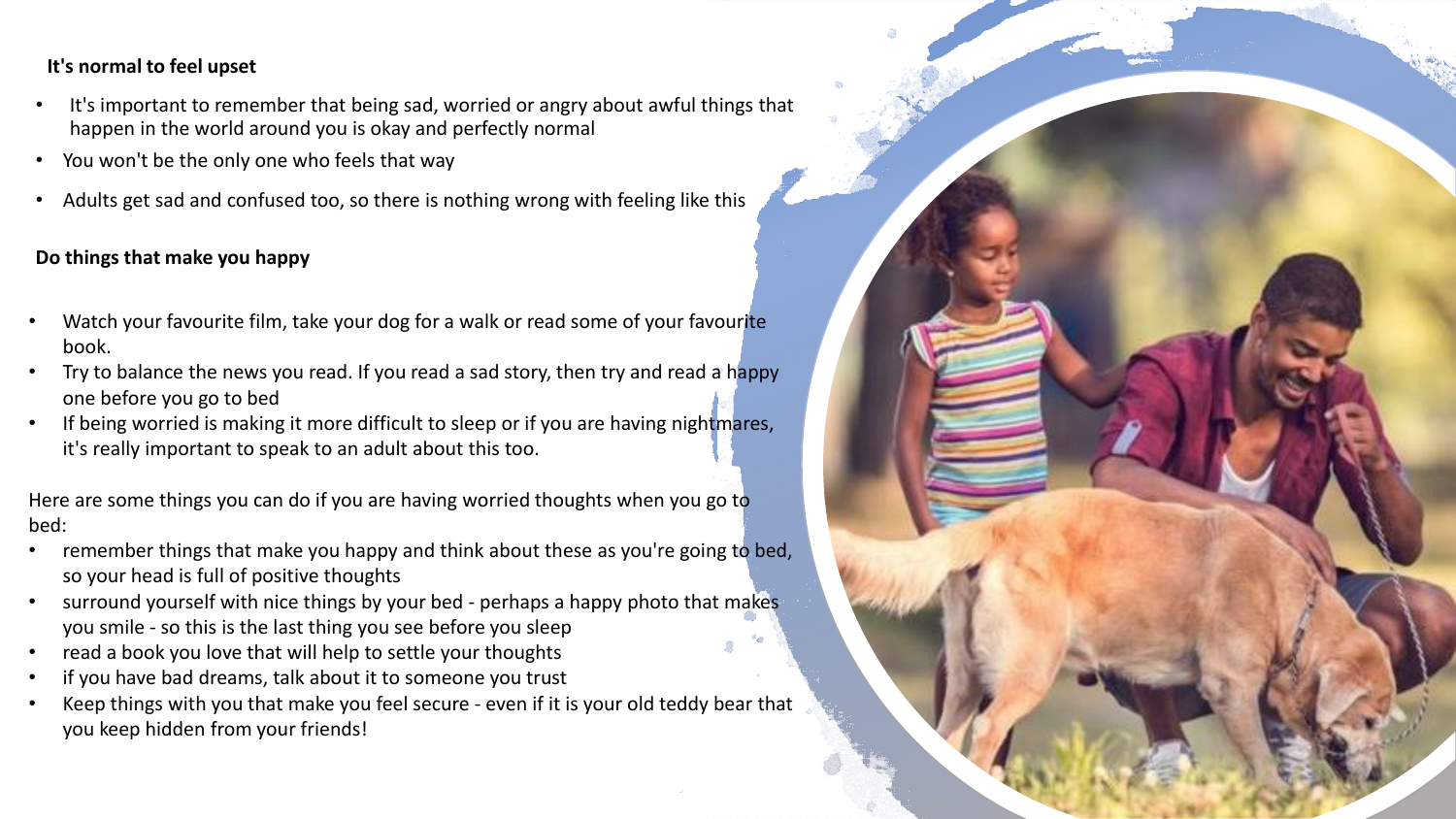**Don't forget -** terrible things are on the news because they are rare and do not happen very often.

Although people are spending a lot of time talking about it, it is still very unlikely that events like this will affect you or your family.

The most important thing is that if you are feeling upset, don't keep what's troubling you about the news to yourself.

Talk to an adult about the issue in the news that is worrying you.

School INSERT your school contacts here:

*Talking to an adult you trust could help you to feel better if there is anything in the news that is worrying you*

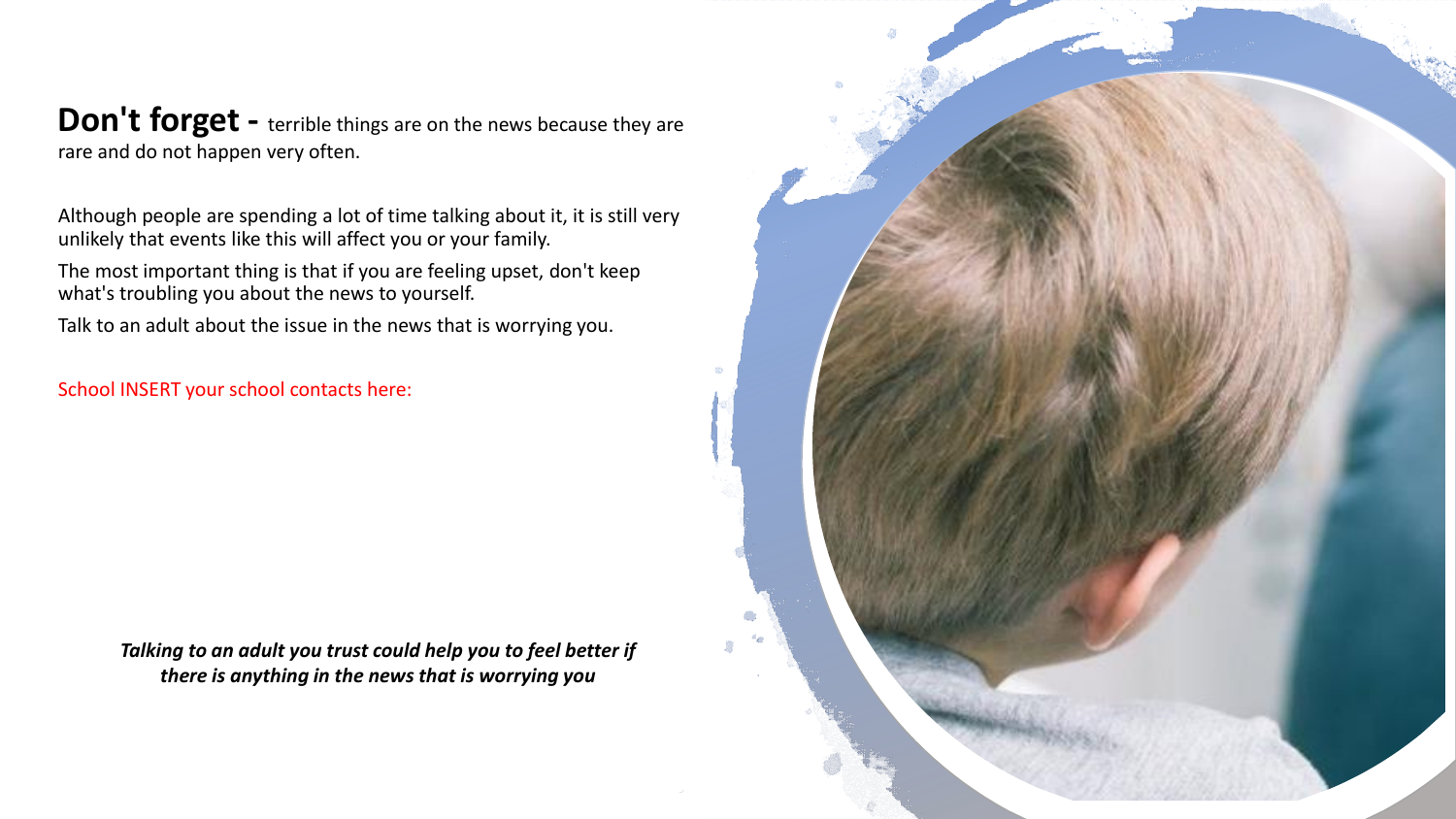- Tell Mama is a confidential support service for those suffering from Islamophobia across the UK. Their website features a number of different ways to report anti-Muslim hate or Islamophobia, including via phone or WhatsApp: [Report in Anti-Muslim Hate or Islamophobia \(tellmamauk.org\).](https://eur01.safelinks.protection.outlook.com/?url=https%3A%2F%2Ftellmamauk.org%2F&data=04%7C01%7CAyisha.Ali%40birmingham.gov.uk%7C502de8f64c5b4fe0905408d91948909f%7C699ace67d2e44bcdb303d2bbe2b9bbf1%7C0%7C0%7C637568621724480001%7CUnknown%7CTWFpbGZsb3d8eyJWIjoiMC4wLjAwMDAiLCJQIjoiV2luMzIiLCJBTiI6Ik1haWwiLCJXVCI6Mn0%3D%7C1000&sdata=Ick46%2FDyfNyFOAoPaYJG3kpz2cYa0N2aufFNUDXf4QU%3D&reserved=0) The site also hosts useful [resources,](https://eur01.safelinks.protection.outlook.com/?url=https%3A%2F%2Ftellmamauk.org%2Fnational-mosques-security-panel%2F&data=04%7C01%7CAyisha.Ali%40birmingham.gov.uk%7C502de8f64c5b4fe0905408d91948909f%7C699ace67d2e44bcdb303d2bbe2b9bbf1%7C0%7C0%7C637568621724489964%7CUnknown%7CTWFpbGZsb3d8eyJWIjoiMC4wLjAwMDAiLCJQIjoiV2luMzIiLCJBTiI6Ik1haWwiLCJXVCI6Mn0%3D%7C1000&sdata=m2ruCfc2v0SmiYxHO6JZ5JbnCDK3P0kd6tq%2BdbCF%2F8k%3D&reserved=0) including on mosque security.
- Solutions not Sides is a programme aiming to tackle antisemitism, Islamophobia, and polarisation around the issue of the Israel-Palestine conflict in the UK by promoting critical thinking and open discussions to encourage a solutions-focussed approach. The group have published a number of [blogs](https://eur01.safelinks.protection.outlook.com/?url=https%3A%2F%2Fsolutionsnotsides.co.uk%2Fnews-blog&data=04%7C01%7CAyisha.Ali%40birmingham.gov.uk%7C502de8f64c5b4fe0905408d91948909f%7C699ace67d2e44bcdb303d2bbe2b9bbf1%7C0%7C0%7C637568621724489964%7CUnknown%7CTWFpbGZsb3d8eyJWIjoiMC4wLjAwMDAiLCJQIjoiV2luMzIiLCJBTiI6Ik1haWwiLCJXVCI6Mn0%3D%7C1000&sdata=tFc5CZH4LAh2bTplMec08KOgmSWbPqDwVwggjjK2iNg%3D&reserved=0) on the current situation, as well as a teachers' handbook and resources on fact[-checking. Resources can be found here: SNS Resources on Israel-Palestine](https://eur01.safelinks.protection.outlook.com/?url=https%3A%2F%2Fsolutionsnotsides.co.uk%2Flearning-resources&data=04%7C01%7CAyisha.Ali%40birmingham.gov.uk%7C502de8f64c5b4fe0905408d91948909f%7C699ace67d2e44bcdb303d2bbe2b9bbf1%7C0%7C0%7C637568621724489964%7CUnknown%7CTWFpbGZsb3d8eyJWIjoiMC4wLjAwMDAiLCJQIjoiV2luMzIiLCJBTiI6Ik1haWwiLCJXVCI6Mn0%3D%7C1000&sdata=kY3E5ivLhM8mAFTjBFBQ1puqsCmAf8Iy9IWQOBc6bW0%3D&reserved=0)  for Students & Teachers | SNS (solutionsnotsides.co.uk)
- The Forum for Discussion of Israel and Palestine runs a 'Tough Options' programme for 14-19 year olds', which looks at how difficult issues impact communities here in the UK. Their website has a number of useful resources, including information on how to engage with Tough Voices and their other programmes: FODIP | Forum for Discussion of Israel & Palestine